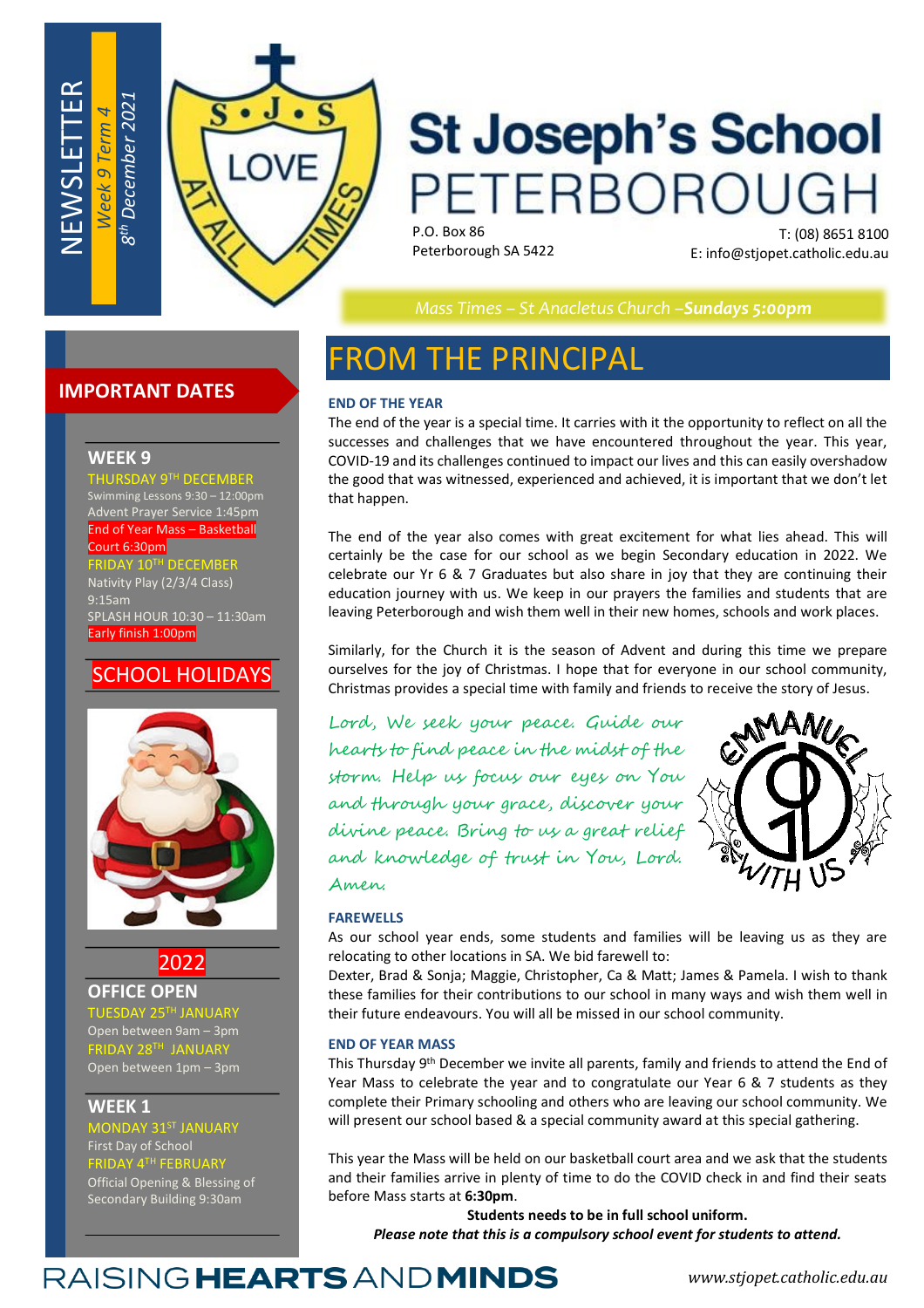#### **REPORTS**

Student reports have been sent home with students today. Please take the time to look closely at these and celebrate the successes your child has had this year. If you have any questions or concerns, please organise a time to meet with your child's teacher.

#### **COMMUNITY AWARDS**

Congratulations to the winners of two of our three community based awards which were announced at the End of Year Concert last Thursday night. Both Shelby Marchant and Bill Hill were worthy recipients of their respective awards.

#### **DAN VAN HOLST PELLEKAAN AWARD**

*This award goes to a student who has achieved excellence during the school year in either their learning, community and/or faith.* 

#### **ROWAN RAMSEY AWARD**

*The Rowan Ramsey Award recognises the efforts of a staff member or community members that 'goes the extra mile' for our school*

We will present the final Community Award this

Thursday at our End of Year Mass.

**ROTARY CLUB CITIZENSHIP AWARD**

*This award goes to a student that has demonstrated excellence in community spirit.* 

#### **SCHOOL BASED AWARDS**

These awards will be presented at our End of Year Mass on Thursday night. These awards are selected by the staff and awarded by the Principal. Considerations are made to ensure that the awards recognise the efforts and achievements of all children over the entirety of the school year.

#### **MARY MACKILLOP AWARD**

*This award recognises a student who has shown a considerable amount of improvement in the learning they do at school. It acknowledges the hard work and effort they have displayed throughout the year.* 

#### **FR CRESP AWARD (R-3)**

*This award goes to a R-3 student that demonstrates leadership in all areas of their school life including learning, community and faith. The recipient will be someone who leads by example and motivates others by their enthusiasm and achievements.* 

#### **FR LONERGAN (4-7)**

*This award goes to a 4-7 student that demonstrates leadership in all areas of their school life including learning, community and faith. The recipient will be someone who leads by example and motivates others by their enthusiasm and achievements.* 

#### **STAFFING FOR 2021**

Please see below staffing arrangements for next year, it is always possible for changes to occur over the Christmas break, so please be mindful that whilst every effort is made to have staffing arranged, things can change. We warmly welcome Ms Sandra Gresch to the St Joseph's Staff in 2022. Sandra previously taught at PPS for 6 years so is no doubt known to the community. We look forward to her bringing her expertise and gifts to our school community.

| <b>Role</b>                                                         | Person(s)                                                                                        |                                       |  |
|---------------------------------------------------------------------|--------------------------------------------------------------------------------------------------|---------------------------------------|--|
| Principal                                                           | Bec Fahey (I will also be taking over the RE Leader role while Ally Kelly is on Maternity leave) |                                       |  |
| Leader of Learning                                                  | Jasmine Wardrop                                                                                  |                                       |  |
| R/1 Teacher                                                         | Millie Smart & Regina Farr (Wed)                                                                 |                                       |  |
| 2/3/4 Teacher                                                       | Kylie Wells (Mon) & Nicki Morgan (Tue - Fri)                                                     |                                       |  |
| 5/6 Teacher                                                         | Kaitlin Hier                                                                                     |                                       |  |
| 7/8 Teachers                                                        | Jasmine Wardrop & Sandra Gresch                                                                  |                                       |  |
| Health & PE R-9 & Arts R-4                                          | Regina Farr                                                                                      |                                       |  |
| Literacy & Wellbeing Leader                                         | Kylie Wells (Tues - Thurs)                                                                       |                                       |  |
| <b>Educational Support Officers</b>                                 | Kelly Limburg (Admin- Mon-Fri)                                                                   | Keely Malycha (Curriculum -Mon & Fri) |  |
|                                                                     | Chris Malycha (Admin - Wed & Fri)                                                                | Shane Perrott (Curriculum- Mon-Fri)   |  |
|                                                                     | Megan McMillan (Curriculum-Mon-Fri)                                                              | Jemma Howe (Curriculum -Mon-Fri)      |  |
|                                                                     | Brooklyn Virgens (Curriculum- M, Tu, Th, F)                                                      | Sue Malycha (Curriculum Tue-Thu)      |  |
| $\mathbf{A} \mathbf{A} \mathbf{A} \mathbf{A} \mathbf{A} \mathbf{A}$ | BEARIN A                                                                                         |                                       |  |

## **Our Catholic Identity**

### **GOSPEL VALUE**

Simplicity

"You shall love the Lord your God with all your heart and with all your soul and with all your strength and with all your mind, and your neighbour as yourself."

#### **JOSEPHITE VALUE**

Mutual Relationship & Recognition In the Josephite tradition, communion is nurtured by a deep spirit of mutual respect and relationship. We must be the change we see in others. Neither do we presume to fully know or own or be able to define the MacKillop charism: we are filled with joy when we recognise it in the spark of it in others.

## **Our Values**

#### **VALUES** – what is important to us

Resources

At St Joseph's School we are committed to:

- building capacity of individuals and groups within the school community
- effective stewardship of resources to ensure they are used wisely and sustainably
- creating a safe environment for everyone





*www.stjopet.catholic.edu.au*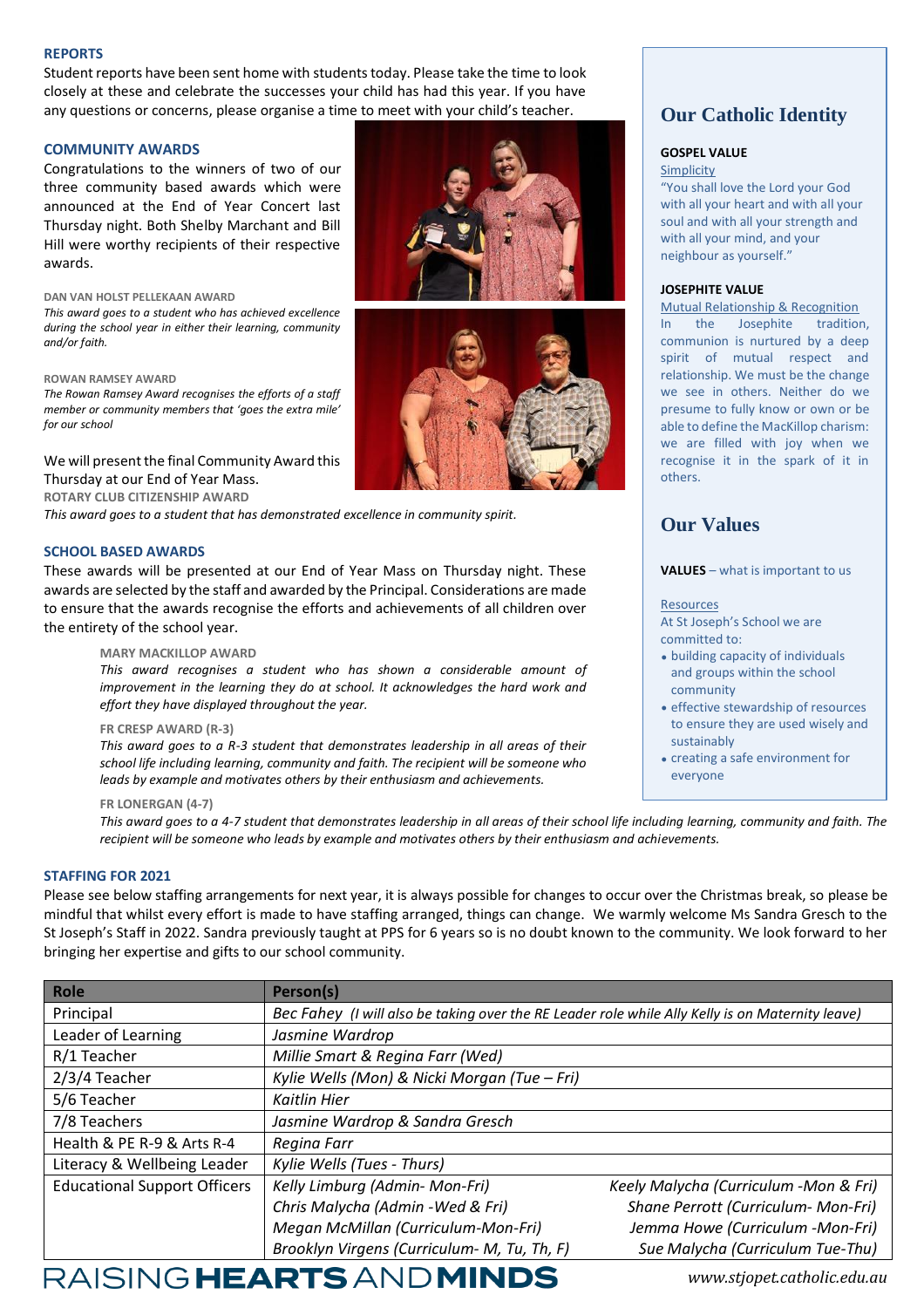#### **END OF YEAR CONCERT- GO NOAH!**

I want to thank everyone who came along to our Noel production in the Peterborough Town Hall last week. It was another wonderful performance by the students. We try to make this event a spectacle each year and I am very proud of the staff and students for the effort they put into the performance, both in the lead up to and on the night. I am also incredibly proud of how well the school community support the event. Thank you!







#### **FRONT OFFICE OPENING HOURS – 2022**

The Front Office will be open next year for two days in Week 0 for uniform purchases and enrolment or other enquiries. The office will be open between 9:00am and 3:00pm on Tuesday 25<sup>th</sup> January and 1:00pm – 3:00pm Friday 28<sup>th</sup> January.

#### **KIDS CAFÉ / CANTEEN**

A huge thank you to everyone who has helped with the Kids Café this year. The P&F raises money from this weekly fundraiser, which in turn benefits the children in our school. This year the Canteen profits have continued to fund our Breakfast Club which is fantastic and ensures that this service is sustainable for our students each year. Thank you!

#### **VOLUNTEERS**

Another huge thank you to everyone that has volunteered in any way shape or form this year. School's always need volunteers to support students, run events, fundraise etc. We truly appreciate all of your assistance no matter how big or small throughout the year. Thank you! We hope to have all events and opportunities for volunteering back up and running in 2022.



#### **P&F 2022**

Thank you to our P&F Committee who worked together to organise and run fundraisers, help convene events throughout the year, help run the Kids Café/Canteen and worked alongside the Principal & School Board to make our school community vibrant and engaged. We always love parent support so please consider contributing your time and skills to this group in 2022 and if you are interested, please let the front office know or speak to Jenny White or Nicole Lock. The more the merrier  $\odot$ 

#### **SAVE THE DATE – OFFICAL OPENING & BLESSING OF SECONDARY BUILDING**

On Friday 4<sup>th</sup> February, Week 1 of the new school year, we will host a very special celebration to officially open and bless our brand new learning space. This will be a special event with Bishop Karol leading the ceremony and dignitaries invited from Catholic Education, Parliament, Local Government, Building Project Team & our school community. Official invitations will be circulated mid January so please keep an eye out on Facebook, Instagram and your inbox! The event is planned for 9:30am and will include a morning tea afterwards.

#### **MERRY CHRISTMAS & HAPPY NEW YEAR**

I wish you all a safe and merry Christmas. May you share many moments of grace over the holiday break and let God shower you with his blessings. May Christ bless you with all the happiness and success you deserve!

## *www.stjopet.catholic.edu.au* -*Bec Fahey*

## RAISING HEARTS AND MINDS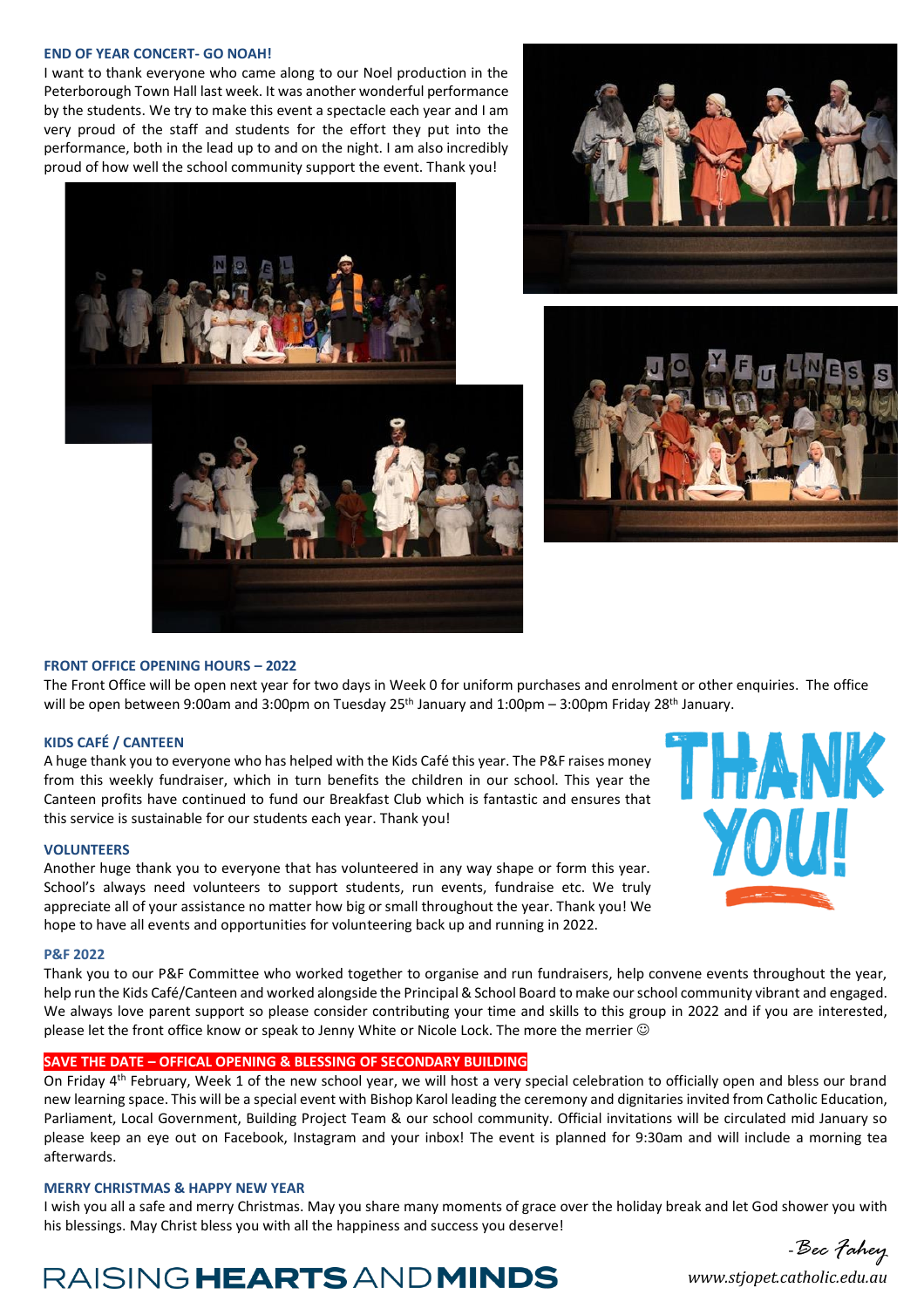## **ATHOLIC IDENTITY**

## **FEAST OF THE IMMACULATE CONCEPTION**

Today, the 8<sup>th</sup> December, we honour the feast of the Immaculate Conception of Mary. We celebrate our belief that Mary was full of God's grace from the first moment of her life. God gave Mary this honour because she would be invited to be the mother of the Saviour.

### **Luke 1:26-32, 34-35, 38**

*God sent the angel Gabriel to the town of Nazareth in Galilee with a message for a virgin named Mary. She was engaged to Joseph from the family of King David. The angel greeted Mary and said, "You are truly blessed! The Lord is with you."*

*Mary was confused by the angel's words and wondered what they meant. Then the angel told Mary, "Don't be afraid! God is pleased with you, and you will have a son. His name will be Jesus. He will be great and will be called the Son of God Most High. The Lord God will make him king, as his ancestor David was."*

*Mary asked the angel, "How can this happen? I am not married!" The angel answered, "The Holy Spirit will come down to you, and God's power will come over you. So your child will be called the holy Son of God." Mary said, "I am the Lord's servant! Let it happen as you have said".*

### **ADVENT**

Over the past two weeks, we have been celebrating the season of Advent. The word Advent means 'coming'. As we celebrate each week of Advent we light a candle which symbolises the coming of light (Jesus). This Advent we have been learning to act and pray for a fair world, with hope, peace, joy and love.

We will continue to learn more about Advent and share our Advent Calendar, and on **Friday at 9:15am, the 2/3/4 class will be sharing the Nativity Play in the school hall**. All

parents and community members are most welcome to join us in this special celebration. Please wear masks and check in.



## **THE JESSE TREE**

On Monday & Tuesday the whole school gathered to learn about the Jesse Tree and they joined together to make their own salt dough symbols of the Jesse Tree.

### **What is a Jesse Tree?**

The symbol of the Jesse Tree comes from Isaiah 11:1-2

*"A shoot will come up from the stump of Jesse: From his roots a Branch will bear fruit. The spirit of the Lord will rest upon Him."*

Each branch of the tree is a story, one of the stories that make up the whole sacred Story of God's relationship with his people, with us. These stories remind us who God is and who we are.

Their roots sink deep, all the way back to the beginning, to the creation of the cosmos and of this small planet. Their branches reach wide, embracing the whole Story of Godwith-us, from Eden to Bethlehem.

A Jesse Tree helps us remember our story, the story of God's people, who waited so long for the coming of the Messiah. Just as we are waiting through the days of Advent for Jesus.



#### **HAIL MARY** Hail Mary, full of grace. The Lord is with thee. Blessed art thou among women, and blessed is the fruit of thy womb, Jesus. Holy Mary, Mother of God, pray for us sinners, now and at the hour of our death. Amen

## -*Bec Fahey*

## RAISING HEARTS AND MINDS

*www.stjopet.catholic.edu.au*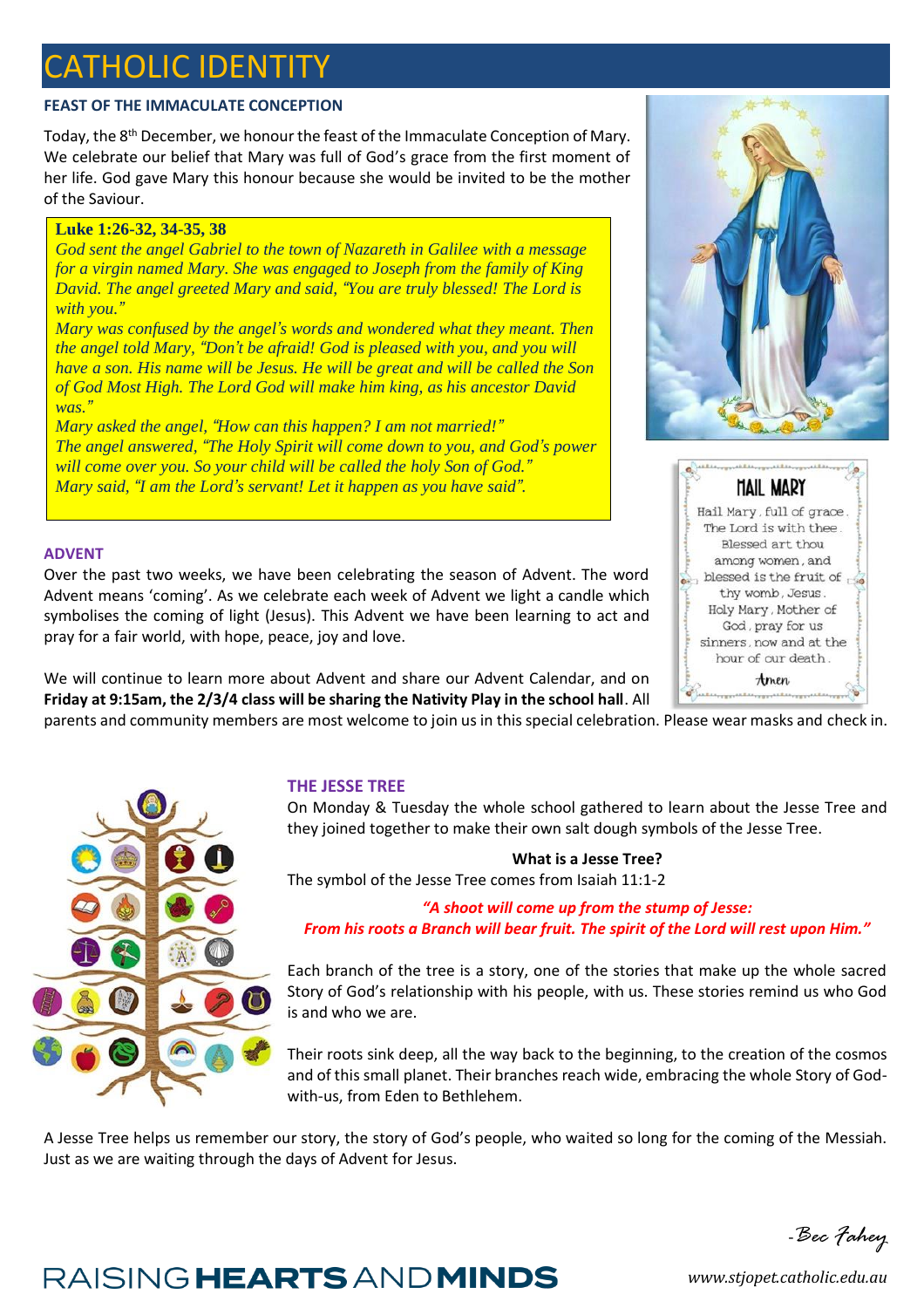## **DMMUNITY NEWS**

## **SCHOOL FACEBOOK PAGE**

Don't forget that you can also keep up to date with what is happening in our school by liking us on Facebook. Our Facebook page is regularly updated with useful information, photos, videos, etc. Simply click on the following link or type it into your web browser <https://www.facebook.com/StJosephsSchoolPeterborough>

## **5/6/7 Class Thank You**:

## **Camp Fundraising**

The 5/6/7 class would like to say a big thank you to the school community for supporting us in raising funds for our camp that we attended earlier in the year. The final day to purchase a Zooper Dooper for 50cents will be **tomorrow at lunchtime!**

## **Eco Warriors**

The St Joseph's School Eco Warriors Committee would like to extend many thanks to Jason O'Connell and Jen Taylor for their advice and support in implementing our beehive at school. We look forward to working together to educate students at our school of the importance of bees to our local community. We are also very grateful to them on the donation of some tools we will be using during the honey harvest.

## **CHRISTMAS WREATHS**

The CWL Ladies will be selling homemade Christmas Wreaths at the Twilight Christmas Markets on Friday 10<sup>th</sup> December.

|                                                                                                                                    | $\ast$<br>$\overline{\ast}$         | <b>VOID DEPTH</b>    | X                                                                                                 |                                                                                                                                                                                     |                                                                                |
|------------------------------------------------------------------------------------------------------------------------------------|-------------------------------------|----------------------|---------------------------------------------------------------------------------------------------|-------------------------------------------------------------------------------------------------------------------------------------------------------------------------------------|--------------------------------------------------------------------------------|
|                                                                                                                                    |                                     |                      |                                                                                                   |                                                                                                                                                                                     | <b>PETERBOROUGH</b>                                                            |
| Bring * Chair for the moviel<br>together with the Rotary Club of<br>The Lions Club of Peterborough,<br>Peterborough invites you to | <b>ALINDMOS</b><br><b>CHRISTMAS</b> | TWILIGHT<br>MARKETS* | Friday 10th December   5:30pm-8:30pm<br>Peterborough Town Square<br>Followed by a Christmas movie | 30+ Market Stalls   Visit from Santa Claus   Food Vans<br>Coffee Van   Golden North Ice Cream   Fairy Floss  <br>Goodie Bags   Live Music   Games and activities<br>Christmas movie | Sponsored by Red Cross and The District Council of Peterborough<br>OBSCRIPTION |
|                                                                                                                                    |                                     |                      |                                                                                                   |                                                                                                                                                                                     |                                                                                |
| **                                                                                                                                 |                                     |                      |                                                                                                   |                                                                                                                                                                                     |                                                                                |
|                                                                                                                                    | $\overline{*}$                      |                      |                                                                                                   |                                                                                                                                                                                     |                                                                                |